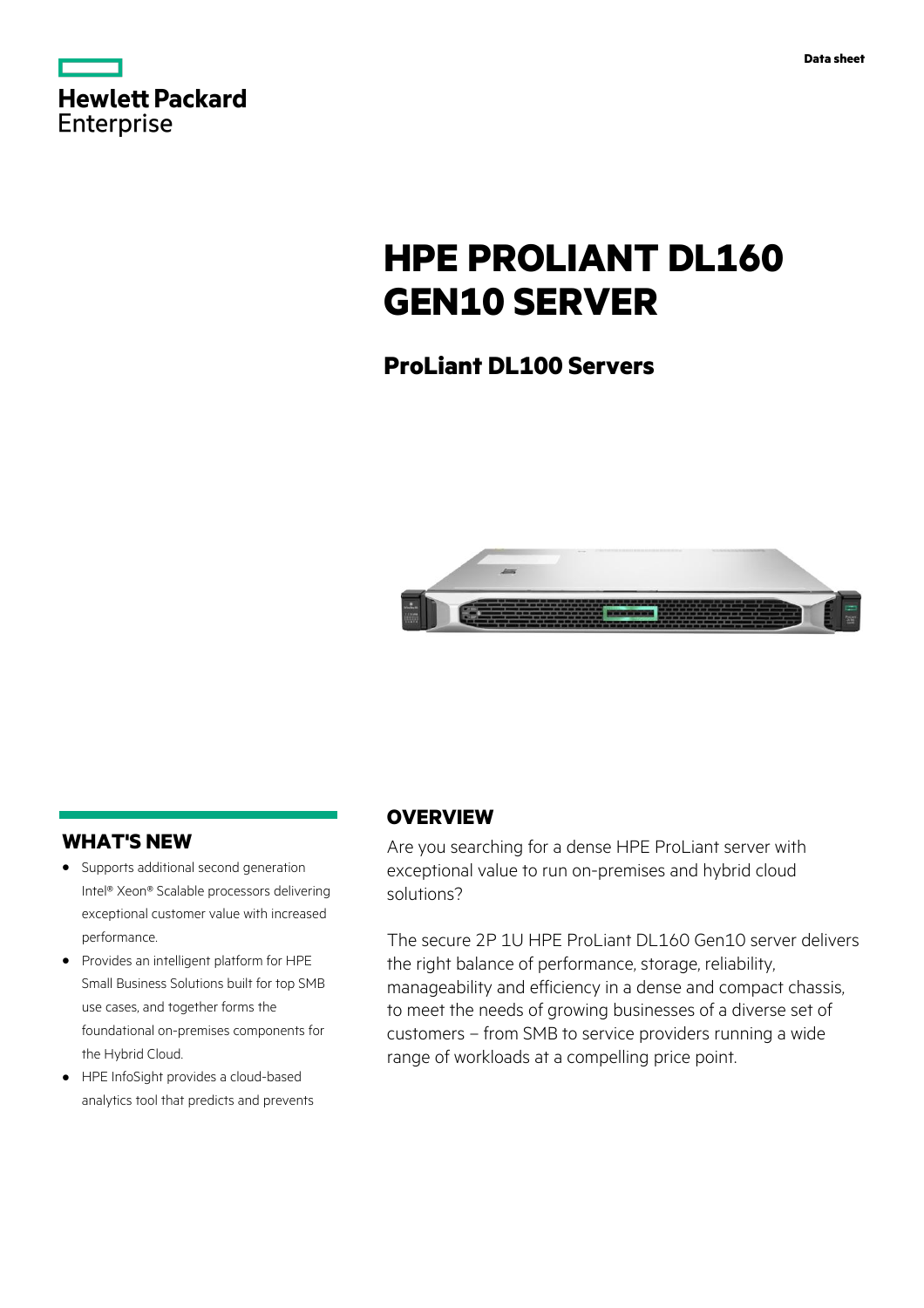problems before your business is impacted.

**·** Available aggressively priced SMB offer models regionally released as "Smart Buy Express" in the U.S. and Canada, "Top Value" in Europe, and "Intelligent Buy" in Asia Pacific.

### **FEATURES**

### **Scalability and Efficiency in a Dense Design**

Supports 1st and 2nd generation Intel® Xeon® Scalable processors, up to 26 cores and up to 150W.

Deploy mid-level virtualization, IT/ web infrastructure for SMBs and small enterprises.

Right balanced server to support multiple workloads.

### **Agile, Secure Infrastructure Management for Accelerating IT Service Delivery**

HPE iLO 5 enables the world's most secure industry standard servers with HPE silicon root of trust technology to protect your servers from attacks, detect potential intrusions and recover your essential server firmware securely.

Features include iLO Security Dashboard that helps detect and address possible security vulnerabilities and Workload Performance Advisor that provides server tuning recommendations for better server performance.

Millions of lines of firmware code run before the server OS boots and with Runtime Firmware Verification, enabled by HPE iLO Advanced. The server firmware is checked every 24 hours verifying validity and credibility of essential system firmware.

Secure Recovery allows server firmware to roll back to the last known good state or factory settings after detection of compromised code.

Additional security options are available with Trusted Platform Module (TPM) to prevent unauthorized access to server and securely stores artifacts used to authenticate the server platforms while the Intrusion Detection Kit logs and alerts when the server hood is removed.

### **Industry-Leading Serviceability and Simplified Deployment**

HPE ProLiant DL160 Gen10 server comes with a complete set of services offered by HPE Pointnext, delivering confidence, reducing risk, and helping customers realize agility and stability.

Services from HPE Pointnext simplify the stages of the IT journey. Advisory and Transformation Services professionals understand customer challenges and design an enhanced solution. Professional Services enables rapid deployment of solutions and Operational Services provides ongoing support.

HPE IT investment solutions help you transform to a digital business with IT economics that align to your business goals.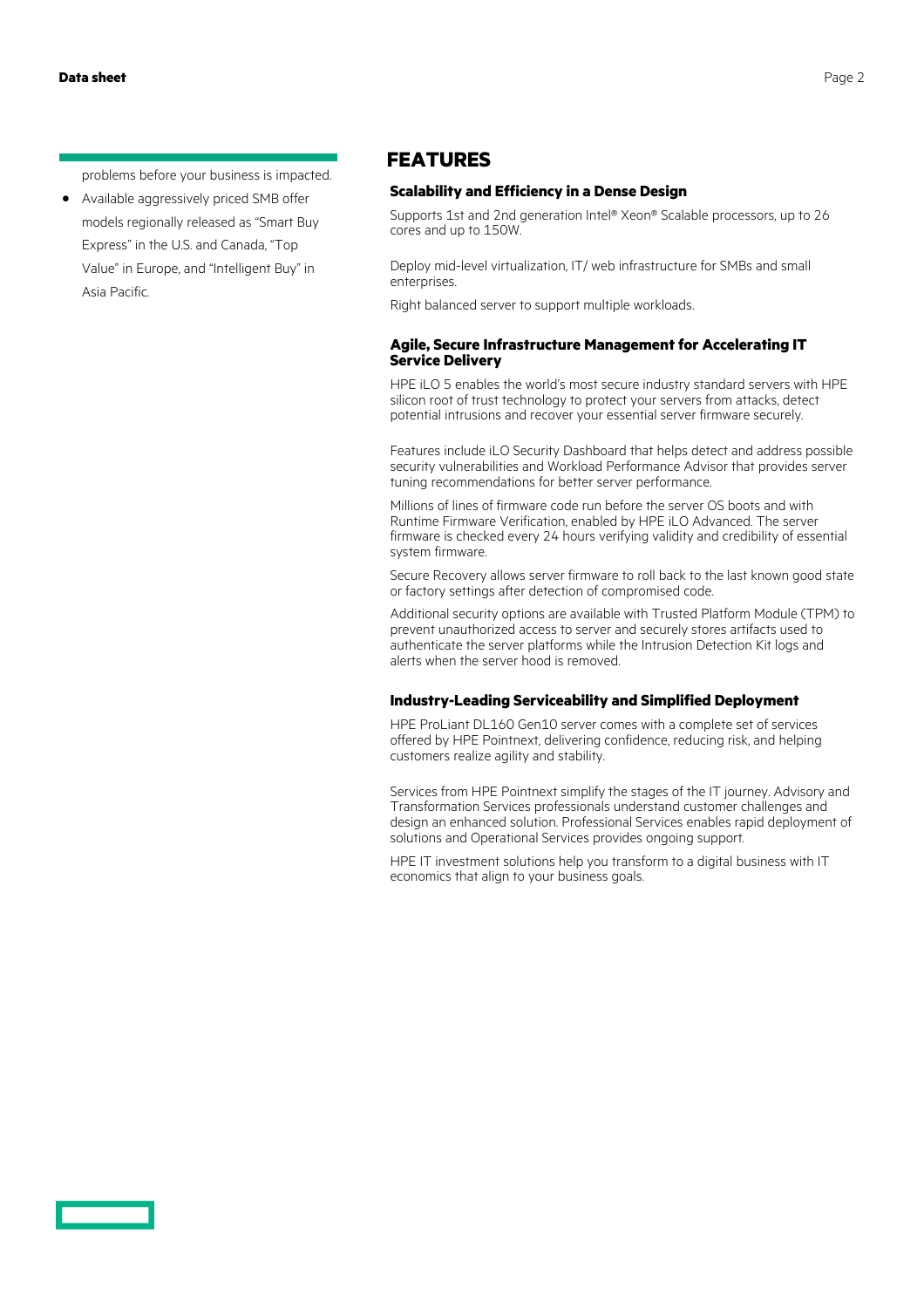$\overline{\phantom{0}}$ 

## **Technical specifications HPE ProLiant DL160 Gen10 server**

| <b>Processor Name</b>              | Intel                                                                                                                                                                                                                                                                                                                                                                 |  |
|------------------------------------|-----------------------------------------------------------------------------------------------------------------------------------------------------------------------------------------------------------------------------------------------------------------------------------------------------------------------------------------------------------------------|--|
| <b>Processor family</b>            | Intel® Xeon® Scalable 3200-8200 series & Intel® Xeon® Scalable 3100-8100 series                                                                                                                                                                                                                                                                                       |  |
| <b>Processor core available</b>    | 4 to 26 core, depending on processor                                                                                                                                                                                                                                                                                                                                  |  |
| <b>Processor cache</b>             | 8.25-35.75 MB L3, depending on processor                                                                                                                                                                                                                                                                                                                              |  |
| <b>Processor speed</b>             | 3.8 GHz maximum depending on processor                                                                                                                                                                                                                                                                                                                                |  |
| <b>Power supply type</b>           | Up to 2 HPE Flexible Slot Power Supplies                                                                                                                                                                                                                                                                                                                              |  |
| <b>Expansion slots</b>             | 3, for detailed descriptions reference the QuickSpecs                                                                                                                                                                                                                                                                                                                 |  |
| <b>Maximum memory</b>              | 1.0 TB with 64 GB DDR4                                                                                                                                                                                                                                                                                                                                                |  |
| <b>Memory, standard</b>            | 16 GB (1 X 16 GB) RDIMM                                                                                                                                                                                                                                                                                                                                               |  |
| <b>Memory slots</b>                | 16 DIMM slots                                                                                                                                                                                                                                                                                                                                                         |  |
| <b>Memory type</b>                 | HPE DDR4 SmartMemory                                                                                                                                                                                                                                                                                                                                                  |  |
| <b>Included hard drives</b>        | None ship standard, 4 LFF drives and 8-10 SFF drives supported                                                                                                                                                                                                                                                                                                        |  |
| <b>Optical drive type</b>          | Optional: DVD-ROM or DVD-RW                                                                                                                                                                                                                                                                                                                                           |  |
| <b>System fan features</b>         | Standard single rotor hot swap fans                                                                                                                                                                                                                                                                                                                                   |  |
| <b>Network controller</b>          | HPE embedded 2-port 1 GbE Ethernet adapter and optional HPE FlexibleLOM, Media Module Adapter,<br>or PCIe stand-up card                                                                                                                                                                                                                                               |  |
| <b>Storage controller</b>          | HPE Smart Array S100i and/or HPE Essential or Performance RAID controllers, depending on model                                                                                                                                                                                                                                                                        |  |
| <b>Product Dimensions (metric)</b> | 4.29 x 43.46 x 61.49 cm                                                                                                                                                                                                                                                                                                                                               |  |
| Weight                             | 10.97 kg minimum, 15.74 kg maximum                                                                                                                                                                                                                                                                                                                                    |  |
| Infrastructure management          | HPE iLO Standard with Intelligent Provisioning (embedded), HPE OneView Standard (requires<br>download), Optional-HPE iLO Advanced, and HPE OneView Advanced (require licenses)                                                                                                                                                                                        |  |
| Warranty                           | 3/3/3 Server Warranty includes 3-Year Parts, 3-Year Labor, 3-Year Onsite support with next business<br>day response. Additional HPE support and service coverage for your product can be purchased locally.<br>For information on availability of service upgrades and the cost for these service upgrades, refer to the<br>HPE website at http://www.hpe.com/support |  |
| <b>Drive supported</b>             | 4 LFF SAS/SATA, 8 SFF SAS/SATA + 2 additional SAS/SATA (optional) depending on model                                                                                                                                                                                                                                                                                  |  |